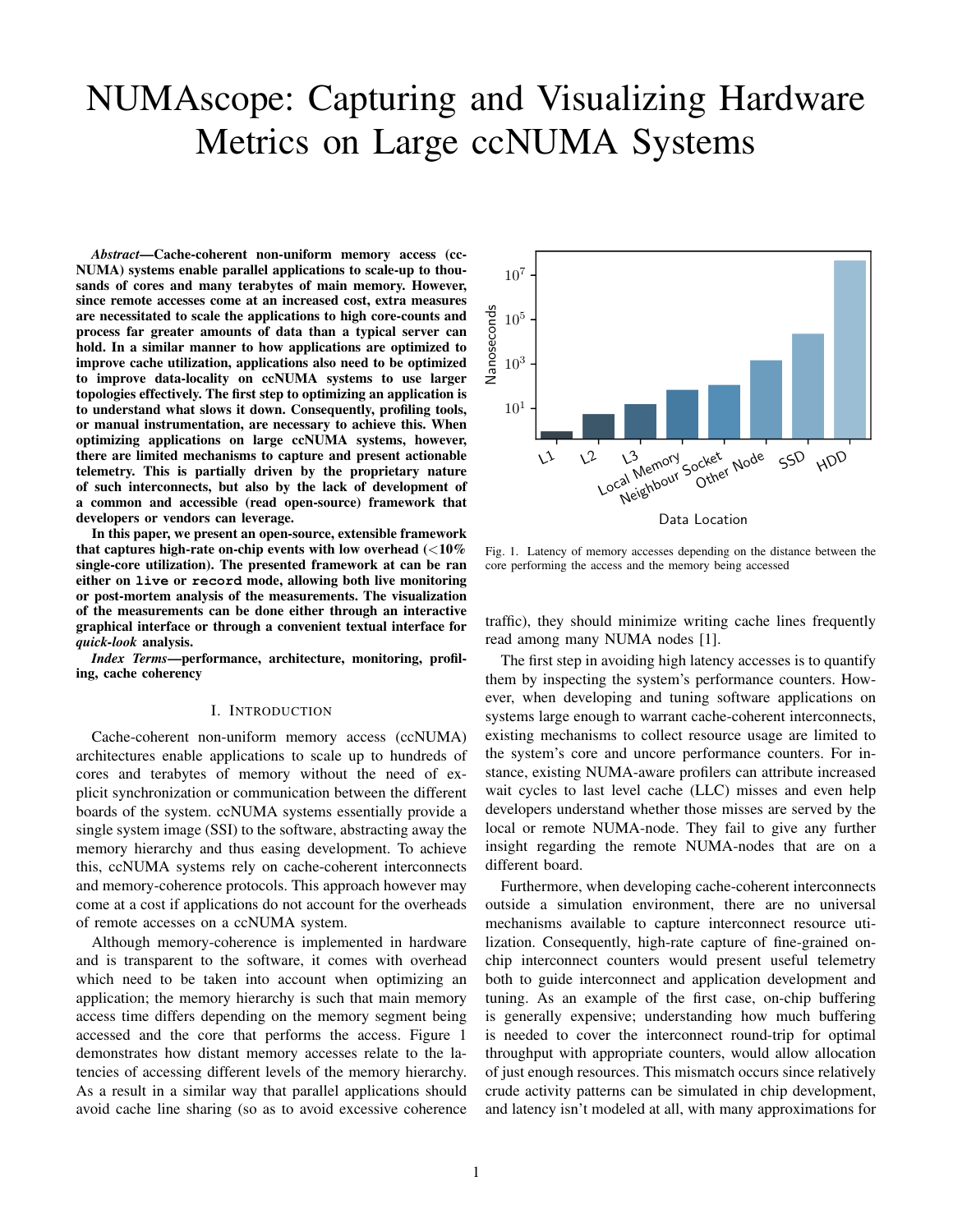simulation speed. In the latter case, the impact of algorithmic adjustments can be understood at a cache-coherent and highlevel ccNUMA viewpoint.

In this paper, we demonstrate the lightweight capture of very high-rate on-chip events (up to  $2 \times 10^8$  events per second), and visualization in an interactive graphing environment, along with a convenient textual interface for *quick-look* analysis. We present NUMAscope, a framework that enables tools that capture events across different cache-coherent interconnects in large ccNUMA systems. NUMAscope is open-source and based on a modular software architecture, that makes it easily extendable. NUMAscope not only enables the user to see at a high-level and quantify suboptimal application (or the system as a whole) behavior, but it also enables identification of *why* it is occurring, from the system's perspective, e.g. because some buffer queues are full. This information enables the observer to understand whether a high rate of events observed using the tool also happens to saturate some hardware resource, potentially leading to different scheduling decisions or even different hardware configurations.

In detail, in this paper we make the following contributions:

- We introduce NUMAscope, a framework that enables tools that perform real-time and *postmortem* monitoring of cache-coherent interconnects, using a mechanism for high-rate event capture; NUMAscope provides both a graphical and a textual interface that visualize the captured events.
- We present how using NUMAscope, we were able to detect a performance issue in the GNU C Compiler 4.8.5 OpenMP implementation and compare its performance before and after applying a fix.
- We evaluate NUMAscope, on a 6-board ccNUMA system, using the NAS Parallel Benchmarks (NPB) [2] EP benchmark, reporting its overhead for various sample rates, starting from a high sample rate at 1000Hz and going down to 1Hz; our evaluation shows that the overhead ranges from 0.27% at 1Hz sampling, to 5% at 1000Hz sampling.

# II. RELATED WORK

# *A. Hardware Counters Access*

Various tools and libraries that enable gathering metrics from hardware counters are readily available [3]–[5]. However these tools and libraries are typically able to gather metrics only within a single board, failing to support large ccNUMA systems. Furthermore, to get access to NUMA-related metrics, e.g. number of remote accesses, the tools rely on processorspecific events that users need to pass as parameters to the tool. Identifying and understanding the events that are of interest is not trivial; it requires careful studying of the architecture's manual and understanding of the architecture itself [6, §3]. To make matters worse, stable OS distributions (e.g. CentOS) usually ship with older kernel versions. As a result, perf, the most popular profiling tool shipped with Linux, usually lacks support for the performance counters added to newer processors. For Intel processors PMU-tools [7] have been developed to mitigate this issue. NUMAscope compared to perf is more easily extendable and does not rely on the latest kernel to work, nor on kernel patches to extend it. NUMAscope can also take advantage of the community support for those tools and libraries and use them for gathering metrics.

# *B. Gathering Metrics About ccNUMA-interconnects*

Prior work has also focused on gathering micro-architectural events from ccNUMA interconnects [8], [9]. Both these works focus, each, on a single proprietary hardware interconnect and are closed-source. NUMAscope, in contrast to these approaches [8], [9], is open-source and designed to be modular in order to support different hardware interconnects by implementing a simple software interface.

# *C. System Monitoring Tools*

NUMAscope being able to monitor large ccNUMA systems is also related to system monitoring tools. Most system monitoring tools focus on higher-level metrics such as processor, disk, and network usage [10], as well as even higher-level metrics including service availability. NUMAscope, providing *lower-level* metrics, can complement such tools aiding developers to understand the root-cause of deficiencies in their system.

# *D. Profiling Tools*

By using instruction-based and event-based sampling, prior works have also built profiling tools that are able to correlate code segments with NUMA-related events [6], [11]–[14]. The main goal of these profilers is to help developers detect bottlenecks in their applications, caused by cache hierarchy effects. However, these tools rely on processor core counters and lack support for large ccNUMA systems. As a result, profiling applications on large ccNUMA systems gives limited insight into what is happening outside a single board. Existing NUMA-aware profilers can only tell whether an LLC miss is served by the local NUMA-node or a remote one, with lack of insight regarding accesses to remote NUMA-nodes that are on different boards. Such information is valuable, since different boards may have different utilization, and a holistic view often aids in optimizing imbalanced workloads. NUMAscope can be used in conjunction with such tools to determine the source of excessive memory access time; that would occur when the cycle misses in the local last level cache and the physical address corresponds to a remote NUMA-node. Without NUMAscope, core profiling would simply reveal a memory load taking significantly longer.

PMU-tools also feature the toplev tool that implements the top-down method [15]. The top-down method groups performance counters to help developers identify which part of the processor, e.g. front-end, back-end, etc. is being stressed by their application and find potential bottlenecks. NUMAscope and measurements obtained from the ccNUMA interconnects can be used to extend the top-down methodology, and more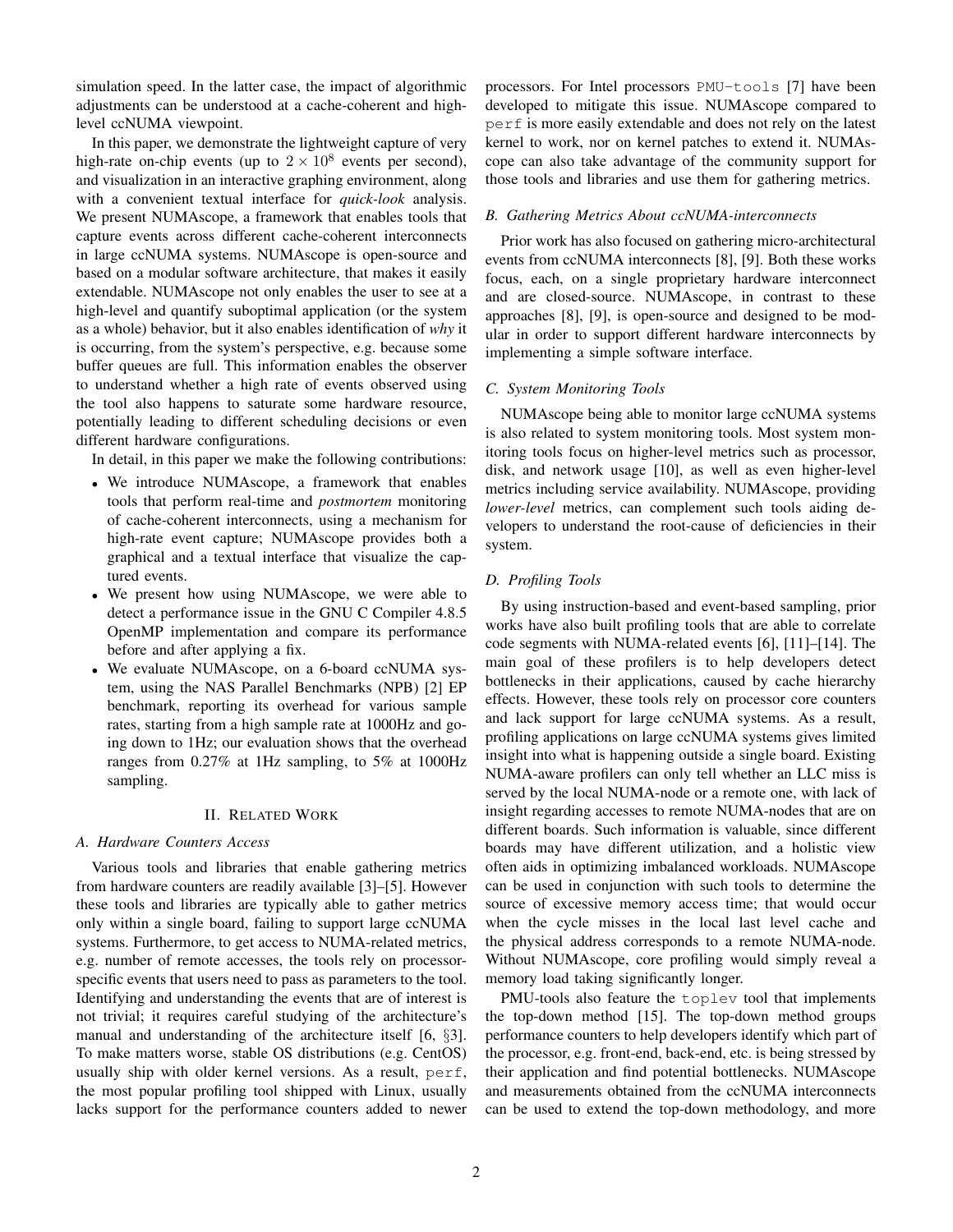

Fig. 2. An illustration of a ccNUMA system

#### specifically the *External Memory Bound* group.

Overall, NUMAscope differentiates itself from related work by: *a)* capturing more diverse events and data, *b)* being easily extendable, enabling the profiling of different platforms, *c)* being a framework that enables the creation of specialized monitoring tools on a per case base, and *d)* being opensource and readily available to the community. Furthermore, NUMAscope can be used to complement existing NUMAaware profiling tools as well as system monitoring tools to aid developers trace the root cause of potential deficiencies in their applications and deployments by exposing low-level metrics obtained from ccNUMA-interconnects.

# III. BACKGROUND

In this Section we shortly discuss large ccNUMA systems, the importance and the role of ccNUMA interconnects, how they affect performance, and the challenges in profiling applications on systems using them.

# *A. Large ccNUMA Systems*

Figure 2 illustrates the layout of a large ccNUMA system which consists of a number of boards or discrete servers; sometimes also called *nodes* (4 in the illustration). In general, by *large* ccNUMA systems we refer to systems larger than what the processor natively supports without a cache-coherent NUMA interconnect (see Section III-B). . Each board typically

comprises 2–4 processor sockets (2 in the illustration) and a number of NUMA-nodes (4 in the illustration). Each socket comprises a number of cores and hardware threads (4 and 8 respectively in the illustration). Typically each hardware thread has it's own level 1 cache and might share higher level caches with other hardware threads on the same chip. As we move to higher levels in the cache hierarchy, the communication means changes along with the access times (see Figure 1). Additionally, each processing unit in a NUMAnode has fast access to the local memory of its NUMA-node, while it can still access the rest of the system's memory with varying latency depending on the remote memory location (see Figure 1).

# *B. Cache-coherent NUMA interconnects*

For processors to be optimized for maximum efficiency, they need a common upper limit on the number of sockets they support. This dictates how many bits are allocated to each entry in a *cache directory*, to track location and state of cached lines. This is typically 8 NUMA-nodes (3 bits per cache line) [16], [17]. In addition, in some AMD processors an optimization called HT Assist reserves a fixed amount of the level 3 cache as a *cache directory*, which tracks which NUMA-node holds what cache line in what state [18]. In the AMD Opteron 6000 series the reserved, by HT Assist, space amounts to 2MB out of the 8MB of level 3 cache. Intel processors have a similar amount of level 3 cache partitioned when in multiprocessor mode.

When there is access to a cache line not tracked in the processor's cache directory, an eviction may have to occur to first invalidate a selected cache line to make space for a new entry. Since it is not known which cache holds state for the newly-tracked cache line, a *probe broadcast* must be sent to all NUMA-nodes. As the number of NUMA-nodes in a system increases, this broadcast incurs an increasing overhead, reducing application scaling [19].

In large ccNUMA systems that span multiple boards, cachecoherent NUMA interconnects are used to deliver the guarantees of coherency across the whole system. ccNUMA interconnects overcome the above limitations by being optimized for a considerably larger working set. This is achieved by tracking many more cache lines and acting as a filter, able to respond to the processor with *directed* probe responses. This improves scalability, and allows interconnecting multiple smaller (e.g. 2–4 NUMA-node) topologies to offer more processing.

ccNUMA interconnects are typically integrated onto the motherboard, or off-board in a midplane that connects to the processor fabric. This results in higher access times, compared to intra-board access times, yet significantly lower than accessing storage. In addition to the cost of visiting a remote memory due to the longer distance and the slower links in the network, the number of cocurrent remote accesses that is supported by the interconnect can also constrain the performance of the system. If the outstanding remote accesses are less than the processor can generate, applications running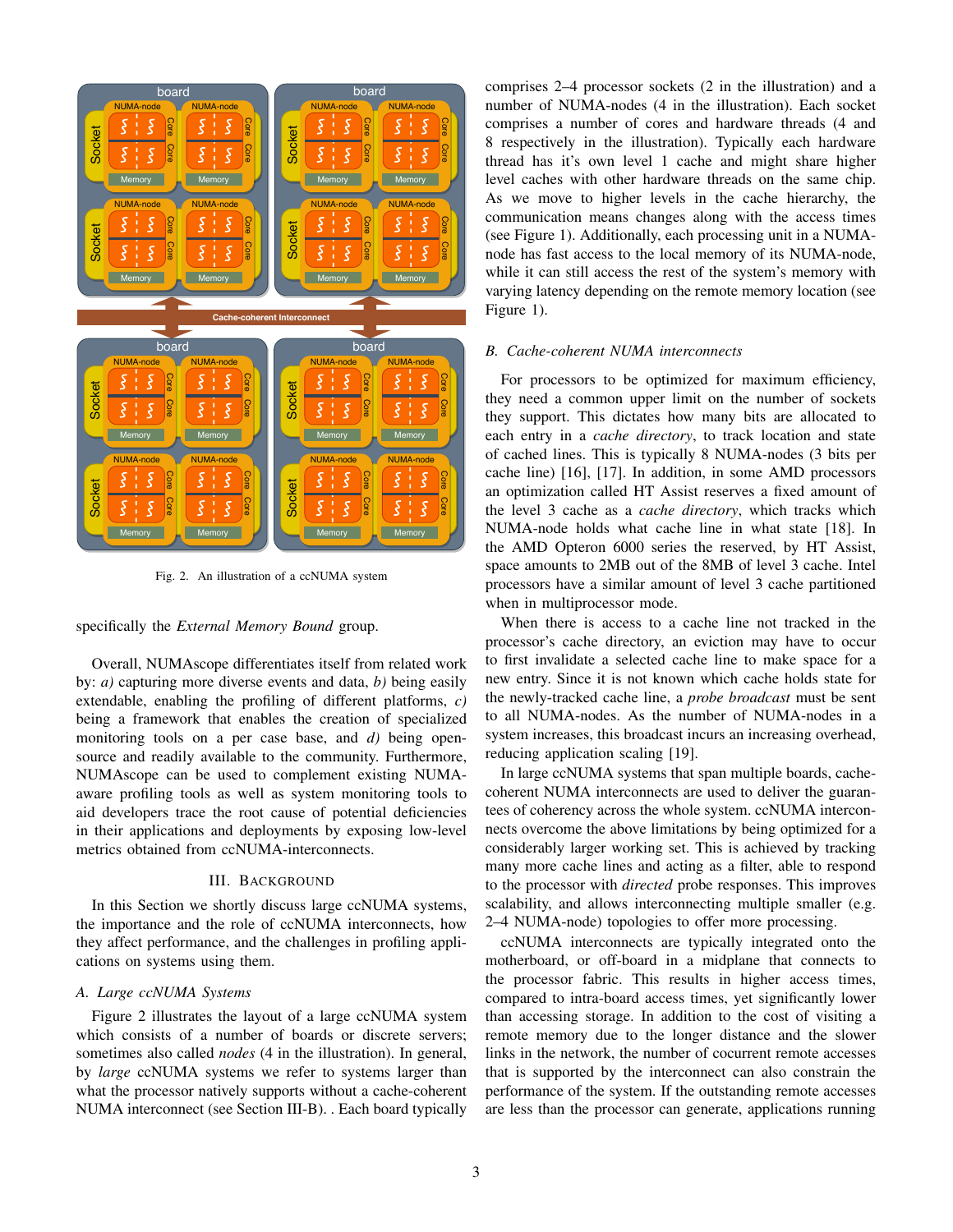on ccNUMA systems may observe increased cache-coherency imposed overheads if not carefully tuned.

and provides a framework that eases the creation of tools able to monitor large ccNUMA systems.

#### *C. On-chip counters*

On-chip counters are provided by chip designers to aid software developers to debug and optimize their applications. These counters offer measurements regarding the events occurring on different hardware modules, such as caches, branch predictors and hardware prefetchers. For instance, on-chip counters can measure the number of last-level cache misses which indicates the number of memory accesses that end up going off-chip and thus result in higher latency. Similarly, ccNUMA interconnects offer a variety of on-chip counters that count events specific to the interconnect, such as the number of outstanding remote accesses, the interconnect traffic, etc. This provides useful feedback to application developers that execute their application at larger scales than previously accessible, for example compared to a dual-socket development system. On-chip counters may also drive configuration changes in the OS, BIOS and/or firmware in the interconnect after the chip is finalized. Additionally, they provide crucial feedback to the interconnect developers on how on-chip resources should be allocated in future products.

# *D. Challenges*

As discussed in Sections III-A and III-B, minimizing remote accesses is important for improving performance. Additionally, as discussed in Section III-B it is also important to understand resource utilization in ccNUMA interconnects so as to understand if it presents a bottleneck to the workload and how this could be reduced.

The most common mechanism of accessing on-chip counters is to access registers, directly or indirectly mapped into the application's address space. Access cycles are generated against this mapping which decode to one of the interconnect chips. Since there are many interconnect chips within the same logical system, the physical address space must have space reserved for access to all chips. Since the cache-coherent interconnects in large ccNUMA systems are proprietary, there are no standard register layouts, data formats, or even list of counters. Any tool that implements such accesses is driven by underlying implementation and design-specific details. As such, it is up to each vendor to develop an interface, documentation, or write a specific tool to access these internal counters. Finally, it is worth noting that outside the processor cores, physical addresses are always used, preventing understanding where DRAM accesses relate to.

In summary the challenges in profiling applications on large ccNUMA systems are: *a)* getting access to all the onchip counters, both from each board and the interconnects; *b)* interpreting and normalizing the samples per unit time and clock frequency; *c)* doing the above without imposing significant overhead; *d)* exposing a way of capturing the data; and *e)* allowing useful mining and interaction with the collected data, e.g. visually. Our work tackles these challenges

# IV. NUMASCOPE

NUMAscope is a framework that enables the creation of tools that gather and visualize hardware events from different modules on large ccNUMA systems. To enable extensibility, NUMAscope has been designed in a modular way, decoupling operating modes, subsystems and capturing of hardware interfaces' metrics, though doesn't need any kernel support. Figure 3 illustrates the software architecture at a high-level. As shown, NUMAscope comprises five modules.

The core module is called the *events module*, responsible for capturing hardware and software events through sampling. The rest of the modules are optional depending on the usage. In a typical session, users would first decide if they want to record the data for later analysis or not. If so, the record mode would be used. Inspired by the usefulness of the UNIX vmstat command, NUMAscope offers the stat mode which outputs the selected events to the terminal, allowing the users to readily observe selected metrics. Finally, the live mode can be used to start a web server to allow interactive graphing of the data in real-time. The *storage module* is responsible for storing the captured events when using the record mode. The *CLI renderer module* is responsible for formatting the captured events on the command line when using the stat mode. The *web server module* is responsible for interacting with the *HTML5 client* with data in realtime when using the live mode. Finally, the *HTML5 client* front-end is responsible for providing an interactive graphical interface to visualize in real time the data transmitted by the *webserver module*, or to visualize the data previously captured in record mode. In the rest of this section, we further discuss each of these modules in more detail.

# *A. Events module: High-rate event capture*

By design, in NUMAscope, event capture is a *hot path*, wherein all state has been setup to allow reading event counters. NUMAscope can be extended to support a variety of events, either from software or hardware. Out of the box, NUMAscope is capable of capturing kernel virtual-memory events, which are not exposed via standard UNIX tools, such as iostat, sar, vmstat and related, or Linux-specific ones such as perf. These events aid in the identification of additional overhead when the executing process needs to conduct work in the kernel to take some action; for example, when accessing a page not yet faulted in from a file, or reclaiming pages to satisfy an allocation. The kernel outputs the event counters in a structured way when reading /proc/vmstat. NUMAscope parses the structured text, using one *lseek* and one *read* systemcall, and stores names and values in a dynamic hashtable to allow for  $O(1)$  lookup. When running in live mode with one HTTP client, NUMAscope's memory footprint is about 14MiB of pages, 5MiB of which is shared libraries.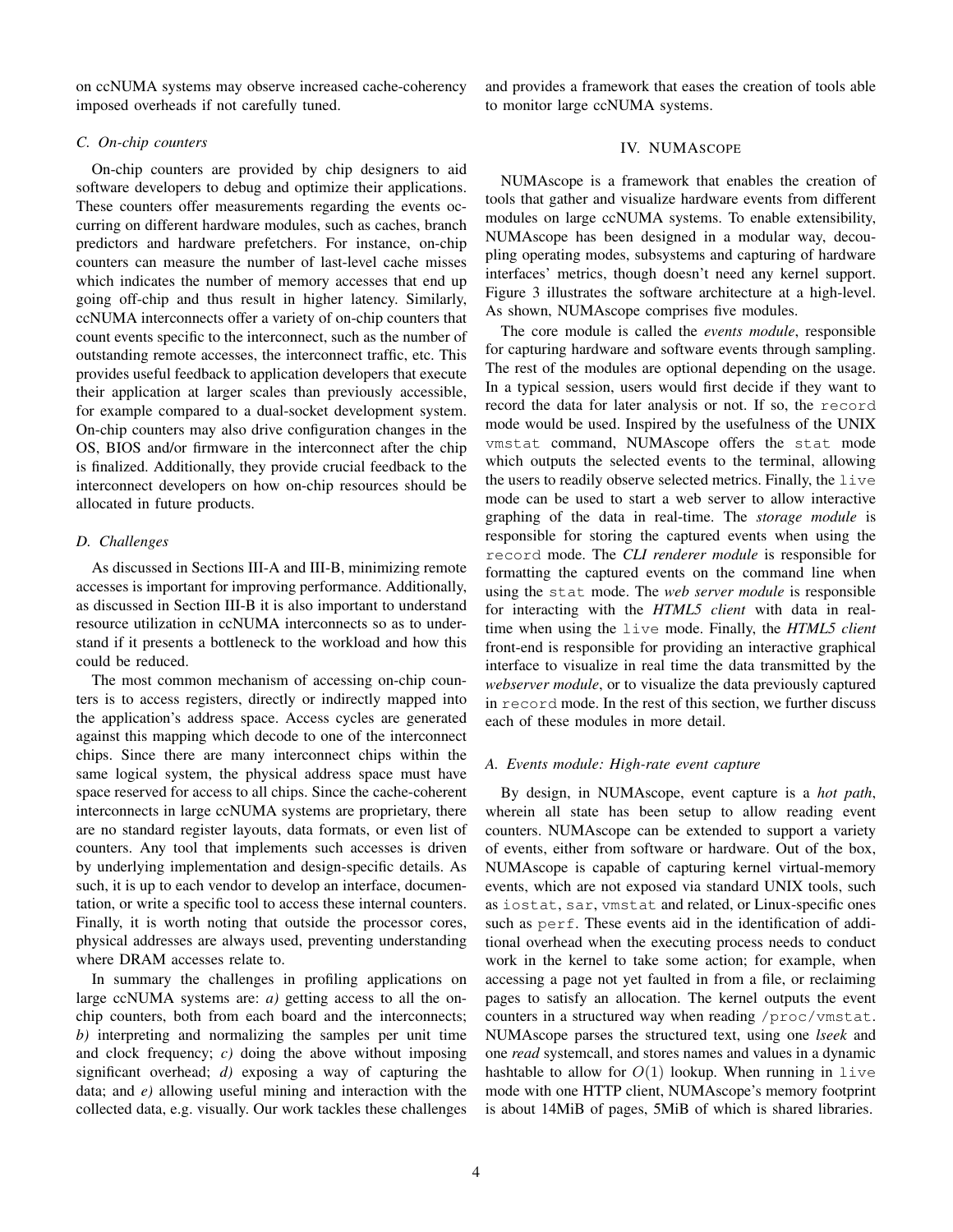

Fig. 3. High-level architecture of NUMAscope

}

*1) Data Biasing and Interference:* To avoid interfering with applications, NUMAscope pins its threads to the first NUMAnode. NUMAscope uses a thread-pool to handle asynchronous events. When running in live mode with one HTTP client, NUMAscope uses 20 threads irrespective of what events are enabled or modules used. To avoid data-races, mutexes are used to ensure one thread doesn't request access while another thread is changing state of the events. Additionally, to avoid affecting the counters relating to coherent accesses, all accesses performed by NUMAscope to remote interconnects for counter collection are only non-coherent register access; this therefore doesn't evict data in the cache hierarchy. The rate of non-coherent requests is therefore in the order of thousands per second. The volume of remote non-coherent accesses running can be quantified by examining the metric *packets with less than a full cache line sent*; that is because IO accesses to registers are always 32-bit. During benchmarking, NUMAscope records a rate of  $1.90 \times 10^5$  per second as compared to millions of cache-coherent cycles per second, therefore the bias is insignificant and approaching the noise threshold.

*2) The* Sensor *Interface:* Regarding accessing hardware counters provided by chip developers, NUMAscope relies on the Sensor interface listed in Listing 1 to get access to them. Hardware counters may be platform specific, so there is no way to make NUMAscope able to access the counters of all potential hardware platforms without some form of extension. Since the design of NUMAscope is intentionally modular, adding support for new hardware counters is achieved by adding a new sub-module to NUMAscope's events module that implements the given interface for each target hardware platform.

Name() simply returns a human-readable description of the sensor, used in the user interface. Present() is used to check whether the Sensor is supported on the platform NUMAscope is running on. If present, it also gets set up, which typically involves the memory-mapping of the correListing 1. NUMAscope's interface for adding hardware support

```
type Sensor interface {
   // human-readable name of hardware
   Name() string
   // checks if hardware is present
   Present() bool
   // maximum sample value for percentages
   Rate() uint
   // number of hardware elements detected
   Sources() uint
   // supported events
   Events() []Event
   // activated enabled events
   Enable(discrete bool)
   // gets names of enabled events
   Headings(mnemonic bool) []string
   // returns samples
   Sample() []int64
   // used to prevent hardware access races
   Lock()
   Unlock()
```
sponding hardware registers into the process address space. Rate() returns the maximum number of events per second, used to normalize counter rates to percentages. Sources() returns the number of hardware elements detected and set up by Present(). Events() returns an array of Events supported by the Sensor, for example cycles during the sampling window and number of cache lines of data moved. Enable() updates internal state to activate the events to be sampled. The boolean parameter passed to it indicates whether NUMAscope should sample events per-board or sum over all boards, to increase the brevity of the CLI renderer, or the amount of data transmitted over websockets. Headings() returns either short event mnemonics or full descriptions useful to the developer, based on the value of the boolean parameter passed to it. Full descriptions aim to help developers in selecting which events to capture. Sample() reads out the enabled Sensor events, subtracting from the state held by the previous call to get a rate over time, and returns a slice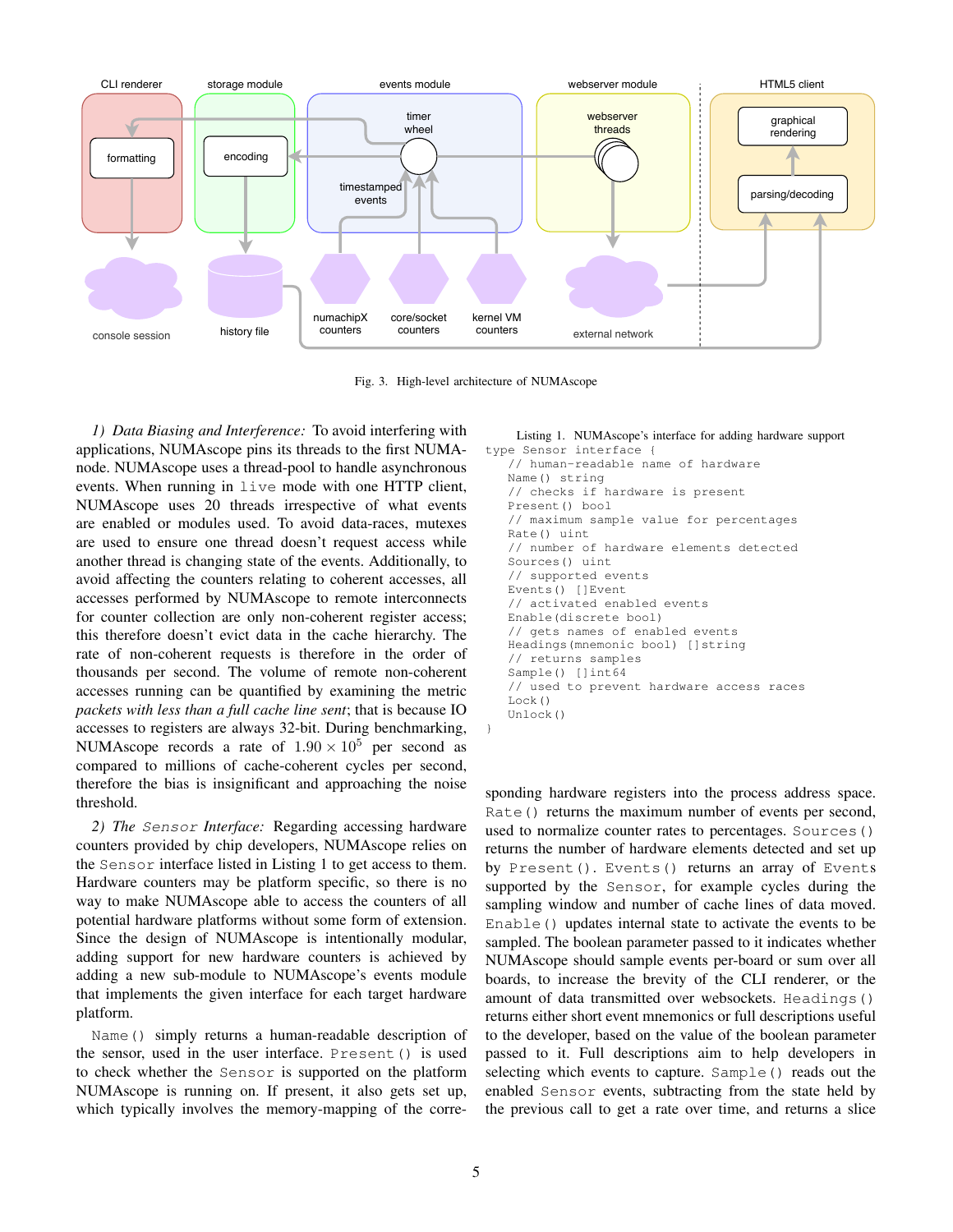of the enabled event rates. Signed 64-bit integers are used, since certain events can legitimately have a negative rate. For example kernel virtual memory *swapped-pages* count will increase with VM pressure, giving a positive rate, and decrease when swapped pages are read back in, giving a negative rate.

*3) Controlling NUMAscope Dynamically:* The events module, can also be programmatically controlled by writing commands into a UNIX FIFO at /run/numascope-ctl. This enables controlling NUMAscope with ease from both shell scripts and programs themselves for finer-grained profiling. The commands currently supported by NUMAscope are:

- 1) record <filename> closes any existing recording file and starts recording to given filename,
- 2) label <string> inserts a label onto the graph or textual output to mark a notable event for later analysis,
- 3) pause suspends recording events without suspending capturing,
- 4) resume continues recording events, and

.

5) interval <number>ms adjusts the sampling rate of sensors in milliseconds.

# *B. Storage module: Storing data for offline analysis*

Since data may be stored and used even years after gathering them [20], using a simple and flexible but standardscompliant data storage format has very strong rationale. As such, both CSV and JSON serve the purpose well, since they are mature and well-supported by many frameworks and tools. Furthermore, both formats are not dependent on additional information such as a schema as may be expected with XML. JSON has three major advantages over CSV though. Firstly, it can encode structured data, which may be advantageous if the framework is expanded in the future. Secondly, it is native to JavaScript, so has highly optimized support without requiring external JavaScript libraries. Finally, this allows it to be consumed directly by graphing frameworks. In order to avoid making disk IO a bottleneck, the storage module writes samples in a buffer which is periodically flushed to disk by the OS; on Linux, this is every 30 seconds. Sampling at 10Hz, 28KiB of JSON test are stored per second.

Due to the modular approach taken, additional storage modules may be developed to send the data to other storage mechanisms or databases, such as InfluxDB, TimescaleDB, or Apache Cassandra.

#### *C. CLI renderer: Command-line data presentation*

The stat mode of NUMAscope outputs the selected events to the terminal, allowing the users to readily observe selected metrics, or pipe the output and process it on-thefly. The CLI also enables easy monitoring of remote systems without any external dependencies. Listing 2 shows a snapshot of NUMAscope's CLI in action. In this snapshot, we see three interconnect events being monitored; n2DirPrbRecv, n2CachelinesSent, and n2CacheRolloutRmpe. Each line prints the values obtained by a single sample. Over time new lines are printed with the latest samples. In this example,

#### Listing 2. Snapshot of NUMAscope's CLI

| S<br>numascope stat |  |
|---------------------|--|
|---------------------|--|

|        |        | n2DirPrbRecv n2CachelinesSent n2CacheRolloutRmpe |  |
|--------|--------|--------------------------------------------------|--|
| 41     | 7357   | 6689                                             |  |
| 103    | 21357  | 19092                                            |  |
| 11560  | 115101 | 78575                                            |  |
| 258872 | 944292 | 72099                                            |  |
| 387750 | 598625 | 6843                                             |  |
| 375612 | 583840 | 8220                                             |  |

we observe how many *cacheline probes* (snoops) and cache lines are sent over the interconnect per second, and how many level-4 (internal to the interconnect) cache line evictions or *rollouts* occurred per second; this it useful to see how much remote activity the workload is generating to understand how the *working set* interacts with the level-4 cache

# *D. web server module: Live data streaming for interactive graphing*

NUMAscope provides a standalone graphical interface, directly served via the built-in HTTP web server to allow immediate live updates to be observed. Additionally to HTTP webserving, data is exposed to clients via websockets, on top of which runs a simple yet custom protocol. This way, twoway interaction between clients and the web server is possible, overcoming the one way limitation with HTTP. One example where this is useful, is given multiple live sessions capturing data from NUMAscope, to control options that are global to all clients. This is chiefly the rate at which NUMAscope latches the on-chip counters and reads them out. Since these can't be interpolated, all clients must use the same sample interval. Websockets allow the client to send data back to the web server, which in turn informs all clients of a configuration change. Since events can be captured at a higher rate than the network round-trip would easily accommodate when in live mode, events are batched and sent down all client websockets at 400 millisecond intervals; this is a good trade-off of network and processing overhead, particularly as the client which needs to re-render graph traces frequently.

#### *E. HTML5 client: Interactive graphing of data*

For the interactive visualization of the measurements, NU-MAscope offers a graphical user interface (GUI) realized through web technologies. Given the ubiquity of web technologies, how standardized and optimized they are today, developing a native client application would present comparatively an intractable engineering and support burden. Since the *rate* of events is graphed, the *cycles* counter is used to measure the time period that sampling was running; the values are divided by the time period to get an accurate rate over the unit of time. This data is transferred either via websocket or JSON file, and optionally reducd over all the boards to conserve bandwidth or space. Finally, it is passed to the graphing framework, which renders the graph traces.

Figure 4 shows a screenshot from NUMAscope's GUI in action. At the top of the interface there is a panel with controls allowing the user to adjust the visualization of the data. The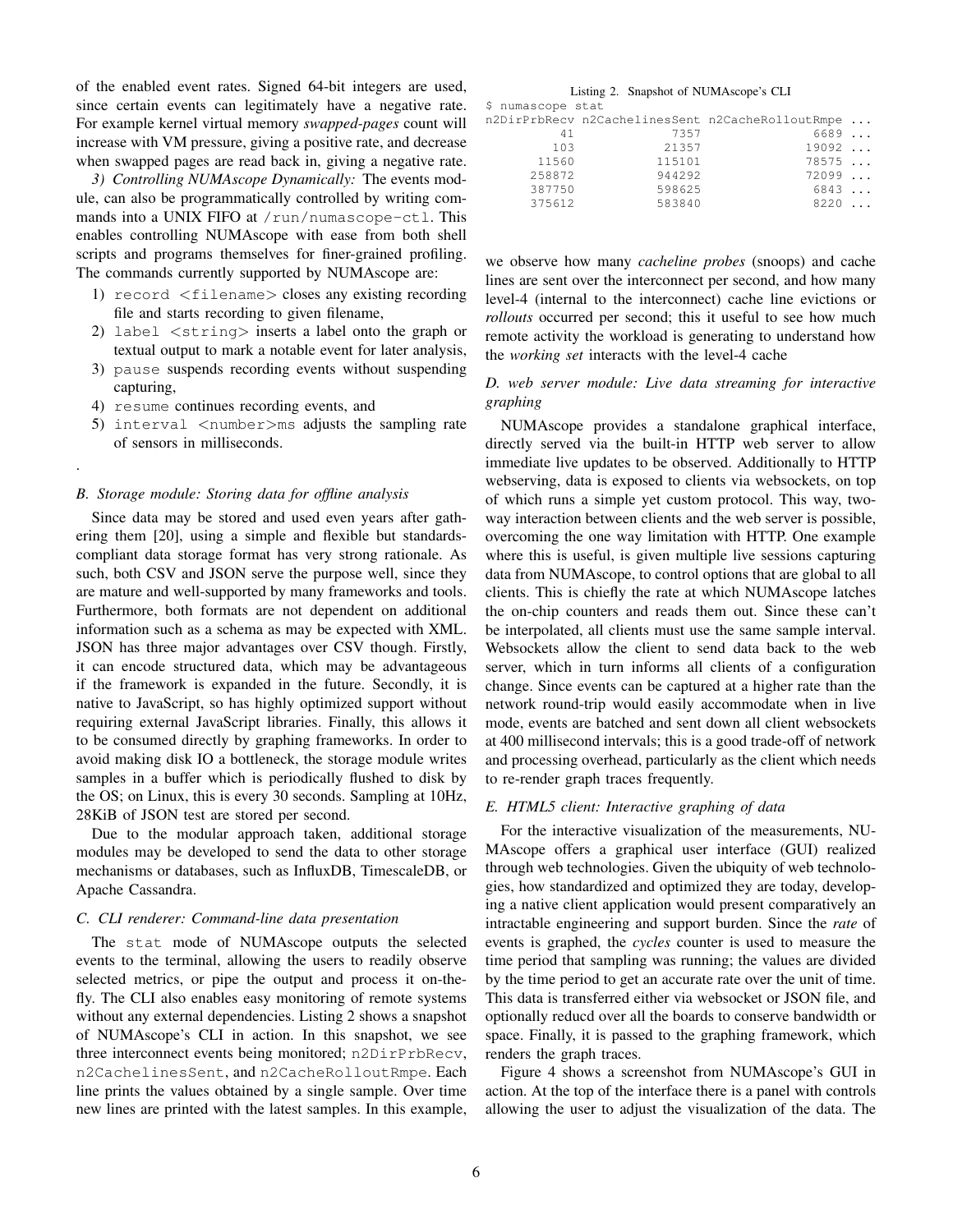

Fig. 4. Screenshot of NUMAscope's GUI

user may control the recording of the data, the sampling rate, and the visualization itself. Additionally, there is a load button for loading data from a file instead of the web server. Directly below the control pane, there is an interactive plot visualizing the gathered events in a time-series. The typical representation of such time-series data is by using one or more line graphs. The interactive plot allows the user to select which events to be visualized, to focus on a specific time window, and even see the exact value of an event by hovering over the corresponding line on the plot. Finally, the user can toggle the visibility of traces in the graph by clicking them in the legend.

# V. EVALUATION

To evaluate NUMAscope, we deploy it on a 6-board, 18 socket AMD Opteron system with 6 ccNUMA interconnects and use the *Embarrassingly Parallel* (EP) benchmark from the NASA Parallel Benchmark (NPB) suite [2] to:

- 1) Demonstrate how NUMAscope helped us find a performance deficiency in GNU C compiler's (GCC) OpenMP implementation.
- 2) Assess the overhead imposed by NUMAscope.

Each board on the system comprises three AMD Opteron 6328 processors, each featuring 8 cores. The NUMA topology is shown in Figure 5a. The boards are connected using Numascale's NumaConnect2 cache-coherent interconnect, in a point-to-point configuration for single-hop latency, as shown in Figure 5b. The links between the NUMA-nodes in the processors supports 6.4GT/s (Giga Transfers) peak throughput; the links between the processors and interconnect supports 3.2GT/s. Table I summarizes the hardware and software configuration of the evaluation platform.



TABLE I HARDWARE AND SOFTWARE CONFIGURATION

| <b>CPU<sub>s</sub></b> | 18 (3 per board) AMD Opteron 6328     |
|------------------------|---------------------------------------|
| NUMA-nodes             | 36 ( $6 \times 6$ per board)          |
| Memory                 | 2304GiB (384GiB $\times$ 6 per board) |
| <b>Boards</b>          | 6                                     |
| CC-interconnect        | NumaConnect2                          |
| OS                     | Cent $OS$ 7.6                         |
| Linux Kernel           | 4.14.146-NUMASCALE [21]               |
| GCC                    | 4.8.5 (w/ and w/o patch)              |

In our benchmarking, we use *thread pinning* to minimize non-determinism so results are stable and repeatable, and to prevent the kernel scheduler from waking threads up in different areas of the cache hierarchy. Part of the reason the latter occurs, is from the increased clock jitter due to different boards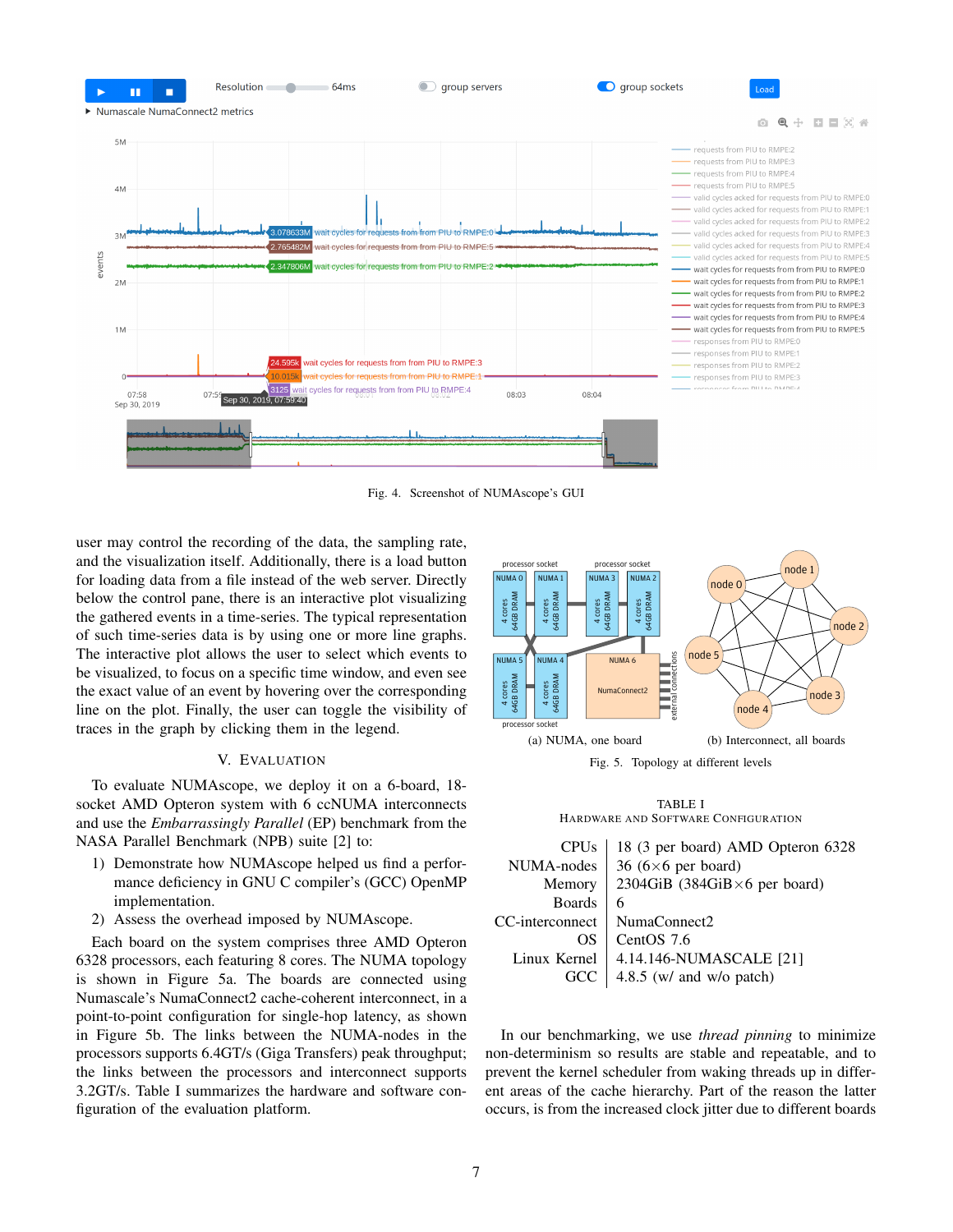in the larger ccNUMA system that are driven by different onboard clocks. One strategy to partially mitigate this is to boot Linux with the relax\_domain parameter set to 3 [22]; this restricts the kernel's process scheduler to limit the search for an unused core to a particular level in the hierarchy (a superset of the NUMA hierarchy). To pin the application threads linearly to the core numbers with OpenMP, the environment variable OMP\_PIN\_THREADS is set to TRUE. Since the evaluation is performed on a dedicated system, in conjunction with thread pinning, the only measurement noise comes from OS housekeeping activities.

# *A. Numascale NumaConnect2 support*

The Numascale NumaConnect2 ccNUMA interconnect allows interconnecting multiple AMD Opteron 6300 processor boards, providing a level-4 cache and full directory to reduce global traffic. It allows point-to-point, 3D torus or arbitrary fabric topology which it load-balances over, using open-source firmware [23]. NumaConnect2 lists all the types of cycles entering and leaving the card, and has counters at most interfaces between functional blocks to accrue how many clock cycles were consumed by waiting. This includes cache line probes, cache line transfers, IO transfers, as well as level-4 cache hits, misses, evictions and time spent waiting for resources internally in the interconnect. To expose to NUMAscope the hardware events gathered by NumaConnect2 we implement the Sensor interface described in Section IV-A as a new submodule.

The NumaConnect2 counters profiled by NUMAscope fall into two categories. Firstly, *extrinsic events*, which include the types of traffic going into the NumaConnect2 from both the processor and interconnect fabric sides. Understanding this traffic may reveal if an application is exploiting or thrashing the cache hierarchy, which is useful in algorithm design and application tuning. Workloads thrashing the cache hierarchy would result in considerably more access over the interconnect, for example random access to a working set somewhat larger than the caches. Applications exploiting the cache hierarchy would generate considerably less activity on the interconnect either by accessing a working set that fits in the caches, or by accessing local data. Secondly, the *intrinsic events* which includes internal resource usage, or counting cycles for which a request is stalled waiting for resources. This helps understand if and when bottlenecks occur in the interconnect.

# *B. Workloads and metrics*

The NASA Parallel Benchmarks [2] present a range of numerical problems with varying characteristics. Additionally, varying problem sizes can be configured and the number of threads of execution can be arbitrarily specified, so as to make full use of resources.

Using the NPB EP benchmark allows us a means to validate NUMAscope. The EP class D benchmark generates  $2 \times 10^{36}$ pairs of pseudorandom numbers with a Gaussian distribution in a 1.1GiB distributed memory array. In this paper, we analyze

the amount of time the interconnect is waiting for internal resources.

From a whole-system perspective, it would be intuitive to measure the number of remote outstanding transactions at the interconnect. Since this is limited in hardware to 16, we can not get insight into the end-to-end queuing occurring from the processor cores to the remote DRAM. Instead, a linear measure of queuing is "wait cycles for requests from SIU to RMPE"; this measures the number of clock cycles spent for cache-coherent requests traveling from the NumaConnect2 *Scalable Coherent Interface* (SCI) *Interface Unit* to the *Remote Memory Processing Engine*; this shows exactly how long memory access was stalled because the interconnect was busy.

# *C. GCC's OpenMP implementation deficiency*

During execution of the NASA Parallel benchmarks, we observed using NUMAscope, that the benchmarks were causing an unexpectedly high number of cycles waiting for resources in the interconnect, even with the NPB *Embarrassingly Parallel* (EP) benchmark. As implied by its name, the EP benchmark has no *data dependencies* among parallel threads, so minimal communication is expected to take place, and memory accesses should be mostly local or cached. Figure 6a plots, on the y-axis, the number of cache-lines transferred over the interconnects (blue line), along with the percentage of the "wait cycles for requests from SIU to RMPE" over the theoretical maximum of the system (brown line); the xaxis is time in seconds. Given the 200MHz core clock speed of NumaConnect2 the maximum number of "wait cycles for requests from SIU to RMPE" that can be observed is  $0.2 \times 10^9$ per interconnect. To calculate the plotted percentage we use the following equation:

$$
100 \times \sum_{n=1}^{\#interconnects} \frac{\text{wait\_cycles}_n}{0.2e9} \tag{1}
$$

where wait  $\text{cycles}_n$  is the "wait cycles for requests from SIU to RMPE" measurement obtained from interconnect  $n$ . As shown in Figure 6a, there is a constant rate of about 99% (out of the maximum 600%) of the total number of clock cycles spent waiting for resources across all six boards. This observation suggests that one of the six interconnects is acting as the bottleneck, at constant saturation.

Disabling the grouping of the boards in the user interface, we reveal the wait cycles per board, as shown in Figure 7. In a well-balanced workload like EP, we would expect similar values for each board. However, from Figure 7, it can be seen that the wait cycles are almost all from the second board. The second board sees about 97% time spend in wait cycles, while the first board sees about 2.5%, with the other boards experiencing negligible contribution. This illustrates a *highly imbalanced* access pattern, perhaps one that would fit with a software placement bug. This ultimately led to the discovery that GNU C compiler's OpenMP thread pinning was working, but was touching each thread's stack in the parent thread. This resulted in stack pages being page-faulted on the parentthread's NUMA-node. Since the stack is intensively used, this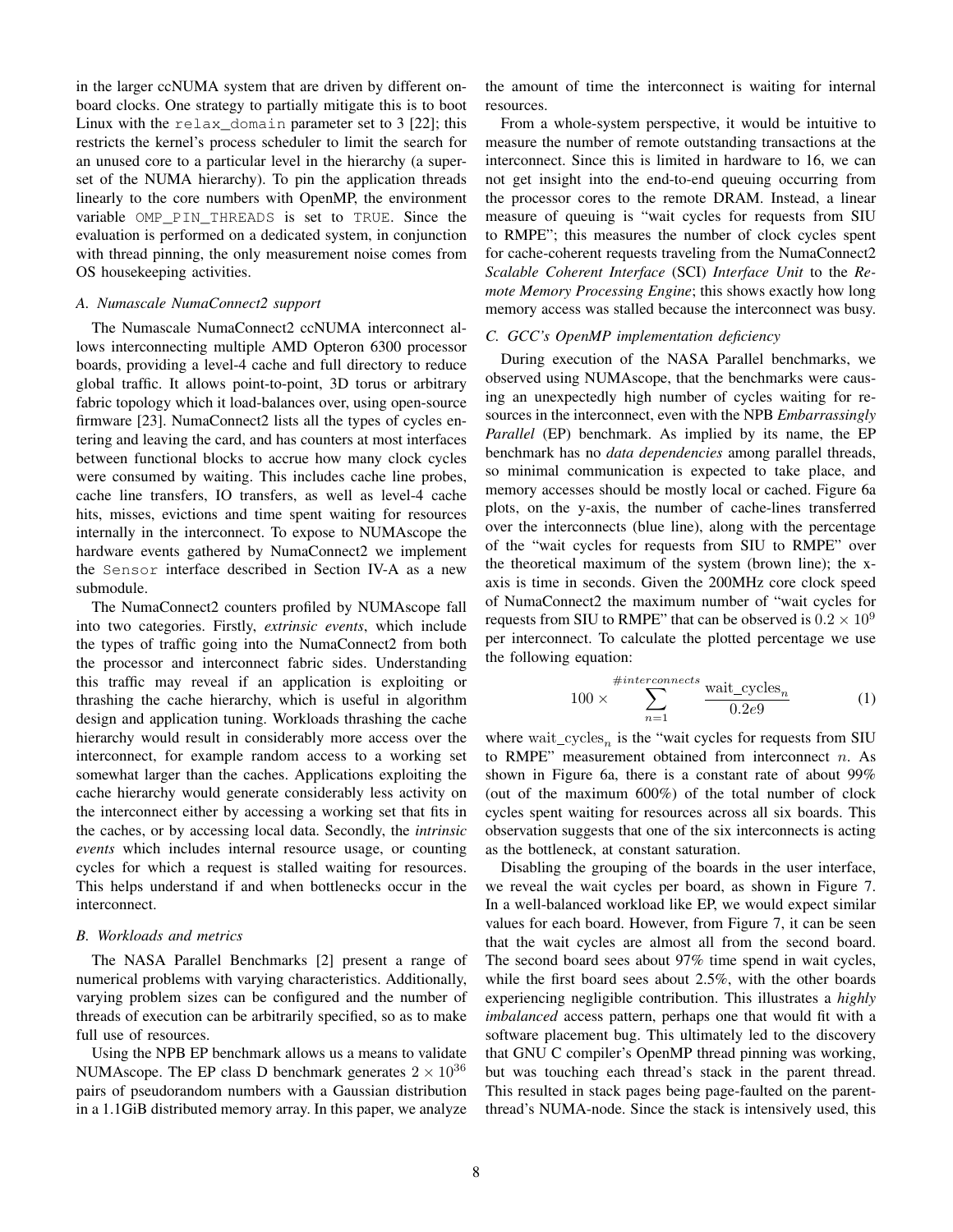

Fig. 6. NPB EP class D pinned OpenMP wait cycles



Fig. 7. NPB EP class D pinned OpenMP wait cycles per board



Fig. 8. NUMAscope overhead with various sampling rates

generates considerable cross-interconnect traffic. To mitigate this a workaround was prepared to identify the correct NUMAnode and pin the stack explicitly [24].

Recompiling EP with the patched GCC and rerunning the benchmark, run-time dropped from 634.4s to 112.1s; a factor of  $5.7\times$  speedup. Correspondingly, the interconnect traffic dropped from a total of 17.8GiB to 1.14GiB; a factor of  $15.6\times$ less interconnect traffic. Figure 6b shows the corresponding plot. We see that in the patched run, number of cache-line transfers reaches  $6 \times 10^6$  per second during initialization and when the parallel work starts they drop to  $3.80 \times 10^5$  steadystate. Correspondingly, the wait time drops to about 2%.

# *D. Tool overhead*

To determine the overhead of NUMAscope, we execute the NPB EP class D benchmark without using NUMAscope, and again using NUMAscope in record mode. We demonstrate the overhead in record mode since this is the only mode expected to be used for long periods of time, e.g. in production. Figure 8 plots the slowdown of the benchmark as we increase the sampling interval from 1ms to 1s. We observe that the maximum overhead on average is about 5% with a sample interval of 1ms (1KHz), while the minimum is 0.27% with a sample interval of 1s (1Hz). In typical use scenarios, for short period, a sample interval of 100ms gives sufficient resolution for helping to understand application and interconnect behavior, and gives low overhead due to the noise mitigation steps detailed previously, and the access to remote NumaConnect adapters being with non-coherent cycles, therefore *cache oblivious*. Note that the sampling interval can be dynamically changed the /run/numascope-ctl UNIX FIFO. That said NUMAscope can be initially configured to sample at a 100ms interval and if something alerting is observed the sampling interval can be further increased to investigate.

# VI. CONCLUSIONS

NUMAscope is an open-source [25] framework that enables the creation of tools that allow the monitoring of large cc-NUMA systems. NUMAscope is designed to be modular and hardware agnostic, to support a number of ccNUMA interconnects in the market. By implementing a simple interface, vendors can add support for newer interconnets and expose measurements from hardware counters. NUMAscope can then capture various events, from kernel events, to hardware events and visualize them in an interactive GUI. As demonstrated in this work, tools based on NUMAscope can help developers understand their applications' bottlenecks and fix them. NU-MAscope's overhead is shown to be negligible when used with a high sampling interval (1s), and it can go up to about 5% for a sampling interval of 1ms. That makes NUMAscope-based tools production-ready.

#### **REFERENCES**

[1] D. Hackenberg, D. Molka, and W. E. Nagel, "Comparing cache architectures and coherency protocols on x86-64 multicore smp systems," in